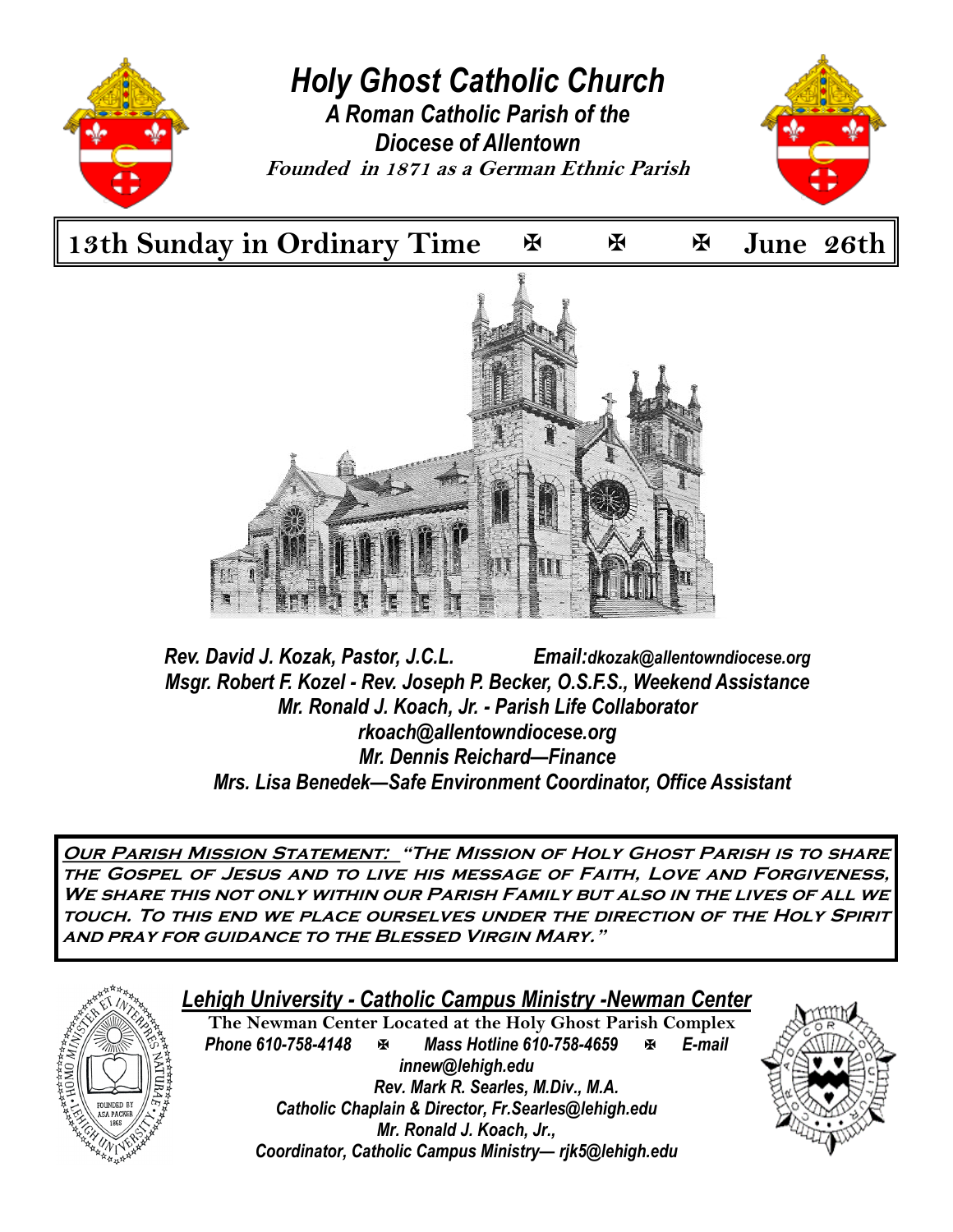**Rectory: 417 Carlton Avenue Bethlehem, PA 18015 -1535 Phone: 610-867-9382 Fax: 610-867-6839 Billinger Hall 610-691-0210**

**======================================**

#### **Email: hghostchurch@gmail.com Website: http://www.holyghost-church.org/ Like us on Facebook: [www.facebook.com/hghostchurch](https://www.facebook.com/hghostchurch)**

**——————————————————————————————————————— DO YOU ATTEND MASS HERE—BUT HAVEN'T REGISTERED YET? IT'S VERY EASY………...AND YOU ARE MOST WELCOME HERE WITH US!** 

*We encourage all Catholics to become active participants in the life of our Holy Ghost Parish Family. Please call the Rectory 867-9382 EXT. #3 for more information.* 

## **PARISH MEMBERSHIP- "All Are Welcome"**

*Is Usually determined in Our Parish by these five things :*

- *1. You have completed the official parish registration form,*
- *2. You attend liturgies regularly on Sunday as well as Holydays.*
- *3. You support our parish family with prayer.*
- *4. You show an interest in the life and activities of our parish community, sharing time and talent when able to do so.*

*5. You support the parish financially as best you can through the use of contribution envelopes. Etc.. This is why there are problems at the time of Baptisms, Weddings, Other Sacramental events, Letters of Eligibility for the Sacraments, Parochial Schools and Belonging to various Groups and Organizations of the Parish.*

**Baptisms —** *For infant Baptism, parents must be registered and active members of the parish for at least six months. Parents need to call their Parish Offices to make an appointment to arrange for Baptisms. All Catholic godparents must be practicing their faith. (Non-Catholic godparents must be Christians, actively practicing their faith.) Please call the Rectory for additional information.*

**CCD –** *All Children grades 2—8 in Public School MUST register. Please call the rectory ASAP to register your Child. All the Sacraments are to be received in the Parish Church you are Members of. NO EXCUSES! All are Welcome!*

**RCIA —** *Any adult interested in becoming a Roman Catholic must go through the Rite of Christian Initiation for Adults, when available. Please call the Rectpry for additional information.*

**Marriages —** *Diocesan Policies for Marriage Couples should inform the parish of their plans to wed, and schedule a meeting with the priest as soon as they are engaged.* 

*============================================================================================* **Diocesan Victim Assistance Coordinator** *Ms. Wendy S. Krisak, M.A., NCC, LPC, Direct Telephone Number: 1-800-791-9209* 

**Secretary for Youth Protection** *Pamela J. Russo, MSW, MS Telephone Number: 610-871-5200, Ext. 2204 prusso@allentowndiocese.org To learn more about the Diocese of Allentown's Youth Protection Programs, Sex*ual Abuse Policy, and Code of Conduct, visit www.allentowndiocese.org and click on "Youth Protection" in the *upper right-hand corner.* 

**COURAGE –** *Diocesan Help Line: 610-217-5557* 

**CATHOLIC BISHOP ABUSE REPORTING SERVICE** *If you have an allegation of abuse against a bishop, please contact the Catholic Bishop Abuse Reporting Service at www.ReportBishopAbuse.org or by calling (800) 276-1562.*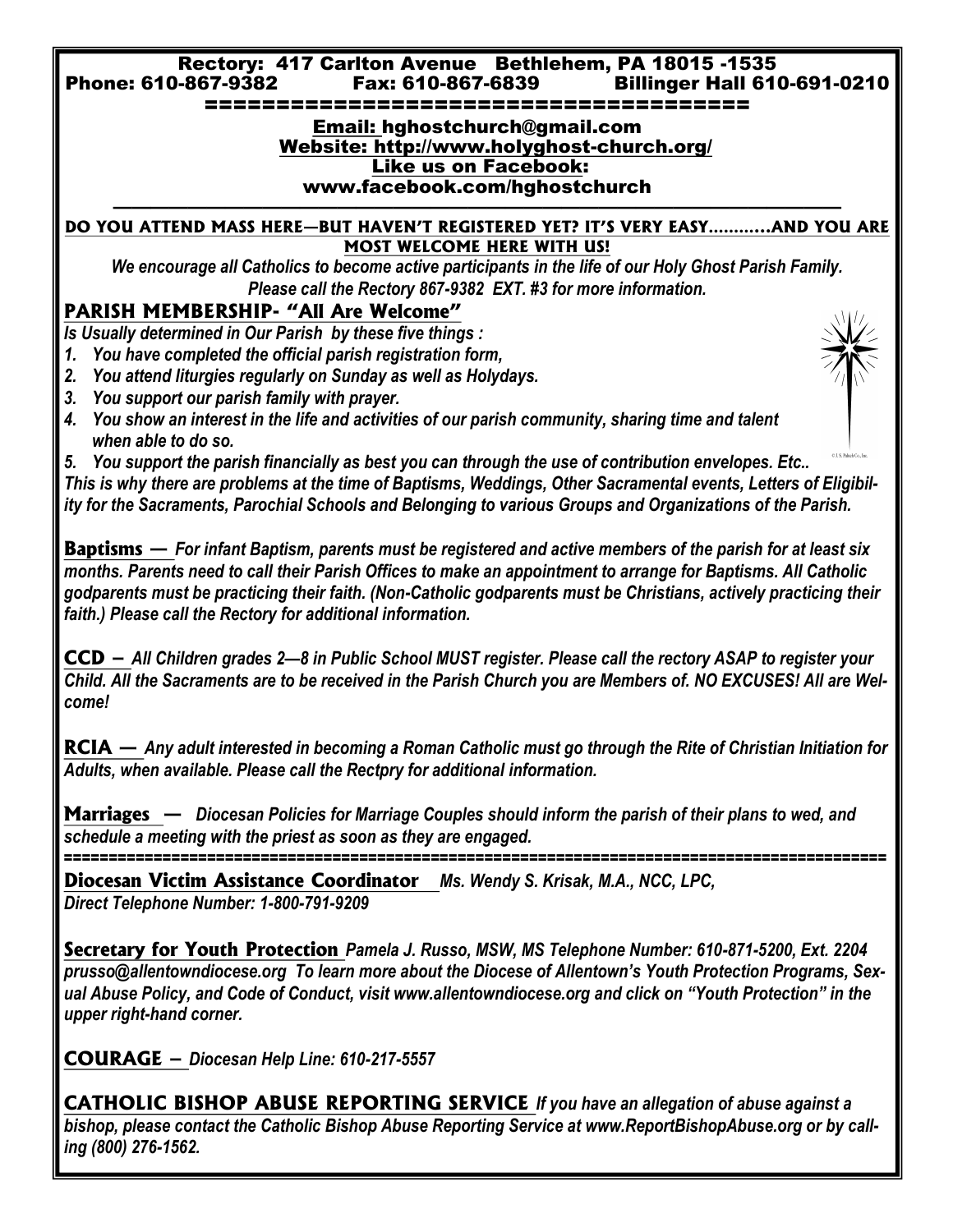## **FROM THE DESK OF Fr. Dave**

*My Dear Parishioners of Holy Ghost Parish! (I need to address you BY NAME now to keep straight which parish I mean in this new setup!!)*

*We have begun a new adventure, having a new "Twinning" experience with St. Ursula's parish community. Help me to focus my pastoral attention on the needs of our great family here on Carlton Avenue. You can best do that by giving your support to the many efforts that are being made to make our future secure. You do this by your contribution of your material TIME, TALENT AND TREASURE. Along with all the spiritual gifts that Jesus has given you to share with others; He has also been generous with human resources that you can use to help maintain the wonderful church that we have. We spent a year celebrating our 150 years of living faith here in our anniversary celebration. It is now time to hear the message that the Lord has for us now. Look ahead to the future seeing the needs we can address in today's situation. We share the concerns that many have in today's world: 1. "COVID fallout" creating less Mass attendance and contribution.*

*2. Inflation and the crazy financial situation. I know your own families and resources are suffering as well, but we need your material assistance to keep on maintaining our activities and physical plant. We need it to provide the spiritual life of Mass and the prayer life of Holy Ghost. Let's not look back at the past- to easier times. Let us look to the future, roll up our sleeves and do what we can. Then, we can walk toward a bright future bring Jesus to others. I am confident that you will generously "pitch in".*

*May Jesus bless you for what you have done in the past and are willing to do in the future! Your PASTOR and brother in Christ,*

**Fr. David J. Kozak** 

## **Parish Financials**

*Weekly Collection for 6 / 19 = \$ 1,734.00 Online Giving = \$ 525.00*  **Total** *= \$ 2,259.00 THANK YOU! CAN YOU DO MORE FOR OUR PARISH?*

## *———————————————————* **Upcoming Second Collections**

*+June 25th & 26th—Bonus Lottery Collection Cemetery Upkeep Envelope*

*+July 2nd & 3rd—Building & Maintenance Envelope +July 9th & 10th—Visitation Envelope*

*+July 16th & 17th— Church Support in Central & Eastern Europe Envelope* 

*MISSION CO-OP Envelope —ANYTIME IN JULY Please!*

*July 30th & 31st Bonus Lottery Collection*

## *———————————————————————————* **Because We are Catholic Annual Appeal**

*We are grateful to all who pledged their support to the 2022 BWCAA. Your gift will allow our Diocese to meet the many and varied needs of people in our community. Remember, every gift counts, no matter how big or small. If you did not take the opportunity to make your gift, you may do so at any time over the next few weeks by placing your pledge form in the collection basket or by visiting the Appeal website at Because-WeAreCatholic.org .* 

**Thank you for your support! 2022 "Because we are Catholic" Parish Update** 

| Parish Goal ---------------------- \$7.198.00         |  |
|-------------------------------------------------------|--|
| Total Committed----------------- \$4,515.00           |  |
| Amount Collected ---------------\$4,475.00            |  |
| <b>Number of Households -------------- 321</b>        |  |
| <b>Number of Donors----------------------------29</b> |  |
| Average Gift--------------\$155.69                    |  |
|                                                       |  |

|  | Total Diocesan Goal -\$3,500,000.00 |
|--|-------------------------------------|
|  | Total Committed ———\$2,402,301.68   |
|  | Total Collected ————\$2,015,006.99  |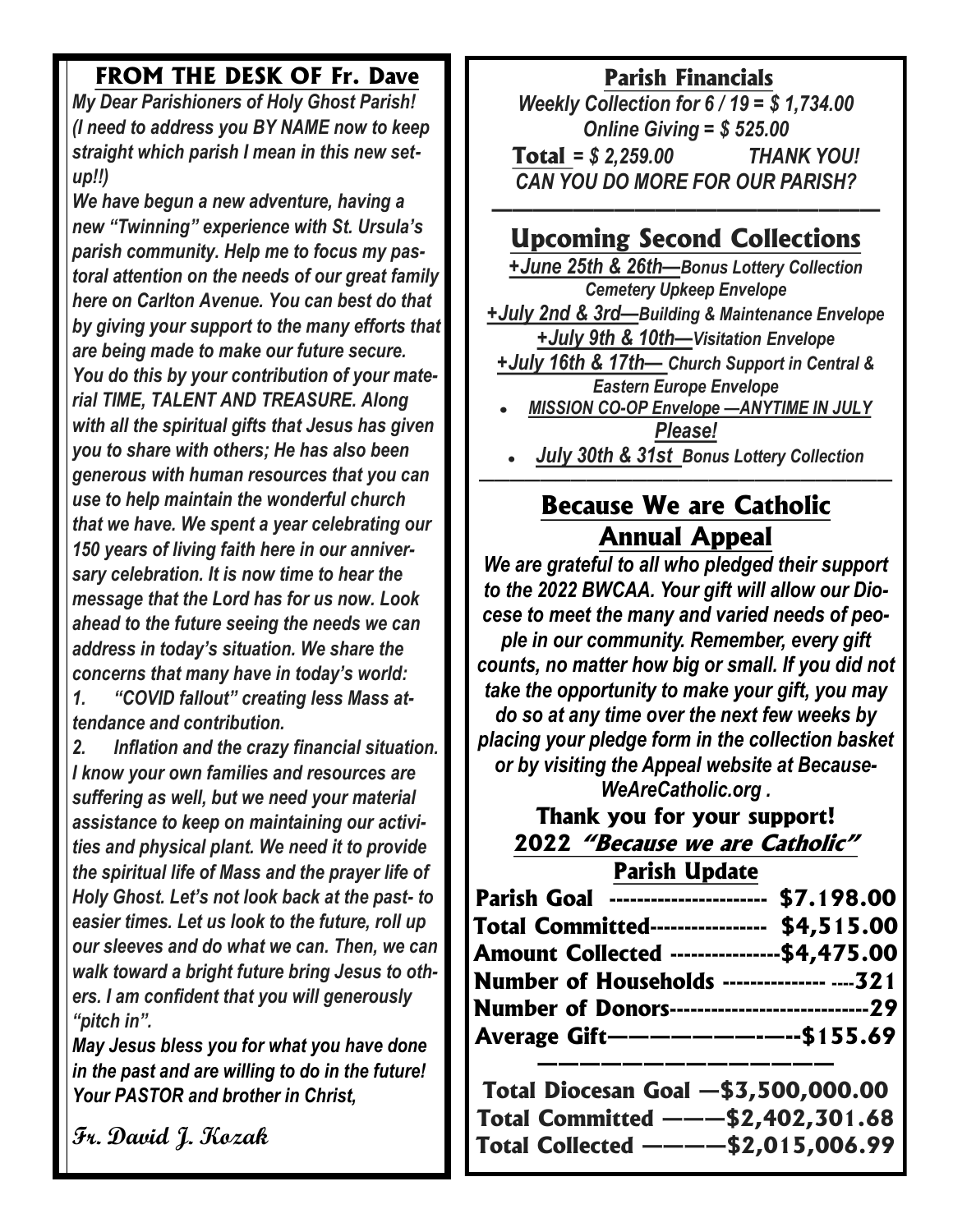## **Suggestion………**

*Now that we are out of the Lent/Easter seasons, don't drop the new practices you've begun during those Seasons. Make it a permanent feature of a deeper Christian Life! For Example, attending daily Mass can become a way-of-life. Join us daily. It's a wonderful way to start your day–at our daily 8am Mass Monday thru Friday. THINK ABOUT IT!*

### *——————————————— DONATIONS NEEDED PLEASE !!!!!*

*Work will begin soon preparing home-made JAMS & JELLIES If you are shopping, please pick up a box or two of CERTO Light (low sugar) Sure Jell (pink boxes). Prices are going up and we are buying this essential ingredient now so that we can keep prices down.*

## *————————————————————* **St. Thomas More Parish Festival**

*Friday, August 19th 5:00pm-9:30pm & Saturday, August 20th Noon-9:30pm Free admission & parking. Live bands, festival foods, bingo, beer garden, raffles & kids entertainment! Bring the whole family to enjoy the festivities! Rain or shine our tents will keep you dry! For more info stmchurchallentown.org*

## *———————————————————————* **Garage Sale**

*Time to clean out your attics, basement & garages. Our Annual Garage Sale will be Sat., July 23rd, 9am-1pm. Please call the Rectory, (610) 867-9382, before you bring items over to make sure someone is there to accept them! Please DO NOT leave items outside the Garages unattended!*

#### *——————————————————————————* **Communion to the Homebound**

*A Priest will visit monthly. Extraordinary Ministers visit those who wish to receive more often. Always notify us about the homebound parishioners who wish to be visited by calling the rectory.*

#### *————————————————————————* **Parish Memorials**

*Following the death of a relative or friend, offerings may be made to the Church in loving memory of the deceased. Offerings may specify a particular request or be placed in the Memorial Fund for parish needs. Also, Please remember Holy Ghost Parish in your Last Will and testament.*

# **Prime Time Seniors Group**

 *PRIME TIME SENIORS meet on the first and third Monday of each month. Anyone age 55 and older is eligible to join. Dues are \$10 per year. The 2022 officers are: Jean Blaukovitch, President; Carol Barron, Vice President; Phyllis Hageter, Secretary and Sue Grady, Treasurer. Refreshments are served at each meeting.* 

*No Meeting July 4th!* **NEXT MEETING** *Mon., July 18th BINGO August 1st — No meeting! August 15th — Indoor picnic September 5th — No Meeting Labor Day! September 19th — BINGO October 3rd — BINGO October 17th — SPEAKER November 7th — BINGO November 21st — CRAFT December 5th — CHRISTMAS MASS 12 NOON Luncheon follows December 19th — No meeting!*

#### *—————-——————————————-* **SENIORS TRIPS**

*Atlantic City Casino Trip – THIS Thursday, June 30, Tropicana Casino Hotel. Please note that bus company may add surcharge if gas prices continue to go up. Also, planning a ONE DAY TRIP to LANCASTER It will be a mystery trip including meal and etc…Details to come in the near future…… Call Boots (610-867-4839) or Maureen (610-866-8351) for reservations. PLEASE NOTE THAT Trans Bridge has added a surcharge to all trips due to Gas prices going Sky high!*

## *——————————————————————————-* **COFFEE & DONUTS SUNDAYS JOIN US FOR FELLOWSHIP AFTER THE 10AM MASS ON THE DATES**

**BELOW. JULY 10TH AUGUST 14TH SEPTEMBER 11TH OCTOBER 9TH NOVEMBER 20TH DECEMBER 18TH** 

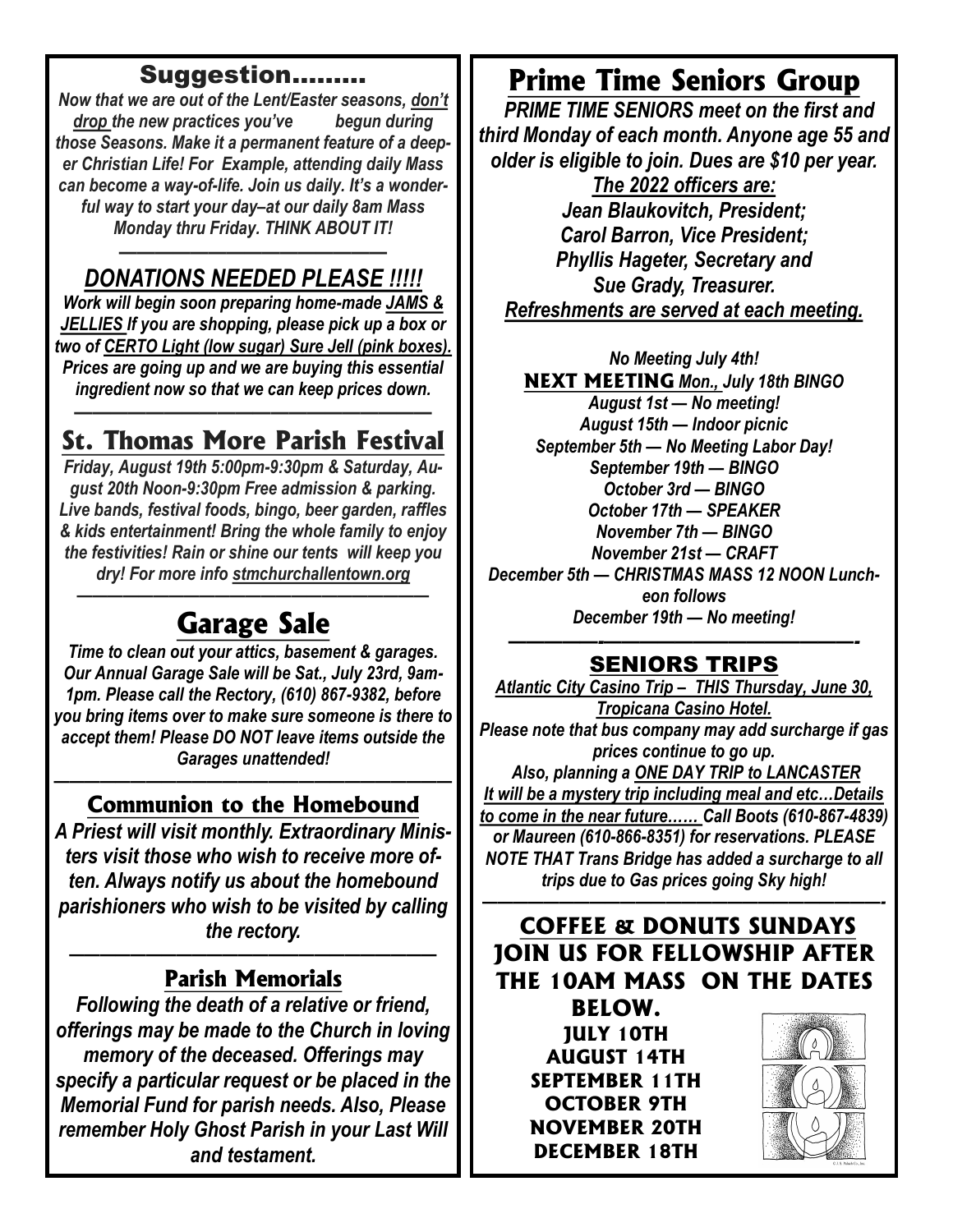| SAT., JUNE 25th                                                                            | <b>Saturday VIGIL</b> | K.<br><b>DEVOTIONAL LAMPS</b><br>Ж                                                           |
|--------------------------------------------------------------------------------------------|-----------------------|----------------------------------------------------------------------------------------------|
| 4:00 pm & Living & Deceased Bethlehem descendants of                                       |                       | \$10 PER WEEK PLEASE CALL                                                                    |
| <b>Foiano de Val Fortore</b>                                                               |                       | the RECTORY to reserve yours                                                                 |
|                                                                                            |                       | <b>Sanctuary</b>                                                                             |
| <b>SUNDAY JUNE 26th 2022</b>                                                               |                       | In Memory of & Frances Gestl by Marie Sterlein                                               |
| <b>13TH SUNDAY IN ORDINARY TIME</b>                                                        |                       | Tabernacle (2)                                                                               |
|                                                                                            |                       | In Memory of <b>EMatthew J. Ragusa</b> (1st Anniversary)                                     |
| 10am & Genevieve & Albert Berdell                                                          | by                    | St. Joseph Altar                                                                             |
| Daughter Mary Ann Otto & Family                                                            |                       | In Memory of <b>EAndrew</b> Spevak by Wife Mariann                                           |
|                                                                                            |                       | <b>B.V.M Altar</b>                                                                           |
| 1:30pm Mass in the Ordinariate Form                                                        |                       | <b>Health &amp; Blessings on Rachel Horwath</b>                                              |
| Lehigh—Packer Memorial Church                                                              |                       | <b>Sacred Heart</b>                                                                          |
| No weekend Masses til Fall Semester begins                                                 |                       | <b>Health &amp; Blessings on Fred Schuster</b>                                               |
|                                                                                            |                       | <b>St. Theresa</b>                                                                           |
|                                                                                            |                       | In Memory of <sub>EPaul</sub> Landy Jr.                                                      |
| Mon., JUNE 27th-St. Cyril of Alexandria                                                    |                       | <b>St. John the Hermit</b>                                                                   |
| 8:00am & Fathers Day Intentions                                                            |                       | In Memory of $\Phi$ Buragino, Corroda & Shunk Families                                       |
|                                                                                            |                       | St. (Padre) Pio - Our Lady of Pompeii<br><b>Health &amp; Blessings on Catherine Sterlein</b> |
| Tues., JUNE 28th— St. Irenaeus                                                             |                       | Infant of Prague - St. John Capistrano                                                       |
| 8:00am & Elizabeth Kotash by Nancy & Carl Hutt                                             |                       | Deceased Members Bechdolt / Boccardi Fams                                                    |
|                                                                                            |                       | <b>Our Lady of Fatima</b>                                                                    |
| <u>Wed., JUNE 29th -SOLEMNITY</u>                                                          |                       | <b>Health &amp; Blessings on Jerry Berger</b>                                                |
| OF SAINTS PETER AND PAUL, APOSTLES                                                         |                       | <b>Pieta</b>                                                                                 |
| 8:00am & Ann & Jerry Lippincott (20th Wedding Anniv.)                                      |                       | In Memory of $A$ Alexander & Elizabeth Trotsky                                               |
|                                                                                            |                       | <b>St. Vincent DePaul Chapel</b>                                                             |
| Thurs., JUNE 30th —                                                                        |                       | In Memory of $\mathfrak B$ George & Concetta Petito,                                         |
| <b>First Martyrs of the Holy Roman Church</b><br>8:00am & Leonard Ortwein by Aileen Turner |                       | Rosemarie Petito Hare & Joanne Petito                                                        |
|                                                                                            |                       |                                                                                              |
| Fri., JULY 1st - St. Junipero Serra FIRST FRIDAY                                           |                       |                                                                                              |
| 8:00am & John McCann by Maureen Dresen                                                     |                       | c h<br>T<br>$\mathbf{o}$<br>$\mathbf{o}$<br>a<br>X<br>e<br><b>S</b>                          |
|                                                                                            |                       | HELP As many of you that are homeowners                                                      |
|                                                                                            |                       | know taxes are forever going up. This Year                                                   |
| SAT., JULY 2nd                                                                             | <b>Saturday VIGIL</b> | the School Taxes for Holy Ghost Complex are                                                  |
| Adoration 3 pm til 3:55 pm Confessions 3pm til 3:55 pm                                     |                       |                                                                                              |
|                                                                                            |                       | \$9,965.00. Any and All donations toward                                                     |
| 4:00 pm & Bernadine Knoblick by Margo & Don Knoblick                                       |                       | these Tax Bills would be greatly appreciated.                                                |
|                                                                                            |                       | Any and all donations can be put in the col-                                                 |
| <b>SUNDAY JUNE 3rd 2022</b>                                                                |                       | lection basket during Mass or mailed to ei-                                                  |
| <b>14TH SUNDAY IN ORDINARY TIME</b>                                                        |                       | ther rectory and credit will be given to the re-                                             |
| 10am & Bernard Horwath (Anniv.) By wife Boots                                              |                       | spective donor. Thank You for your generous                                                  |
|                                                                                            |                       | support always. F.Y.I THERE HAS BEEN IN-                                                     |
| 1:30pm Mass in the Ordinariate Form                                                        |                       | <b>QUIRIES AS TO WHAT THE PARISH PAYS AS</b>                                                 |
|                                                                                            |                       |                                                                                              |
| Lehigh-Packer Memorial Church                                                              |                       | FAR AS SCHOOL TAXES. All buildings except                                                    |
| No weekend Masses til Fall Semester begins                                                 |                       | the Church Building are Taxable for North-                                                   |
|                                                                                            |                       | ampton County and BASD School Real Es-                                                       |
| Mon., JULY 4th-INDEPENDENCE DAY HOLIDAY                                                    |                       | tate Taxes.                                                                                  |

*9:00am Matthew J. Ragusa (1st Anniv.) Wife & Fam.*